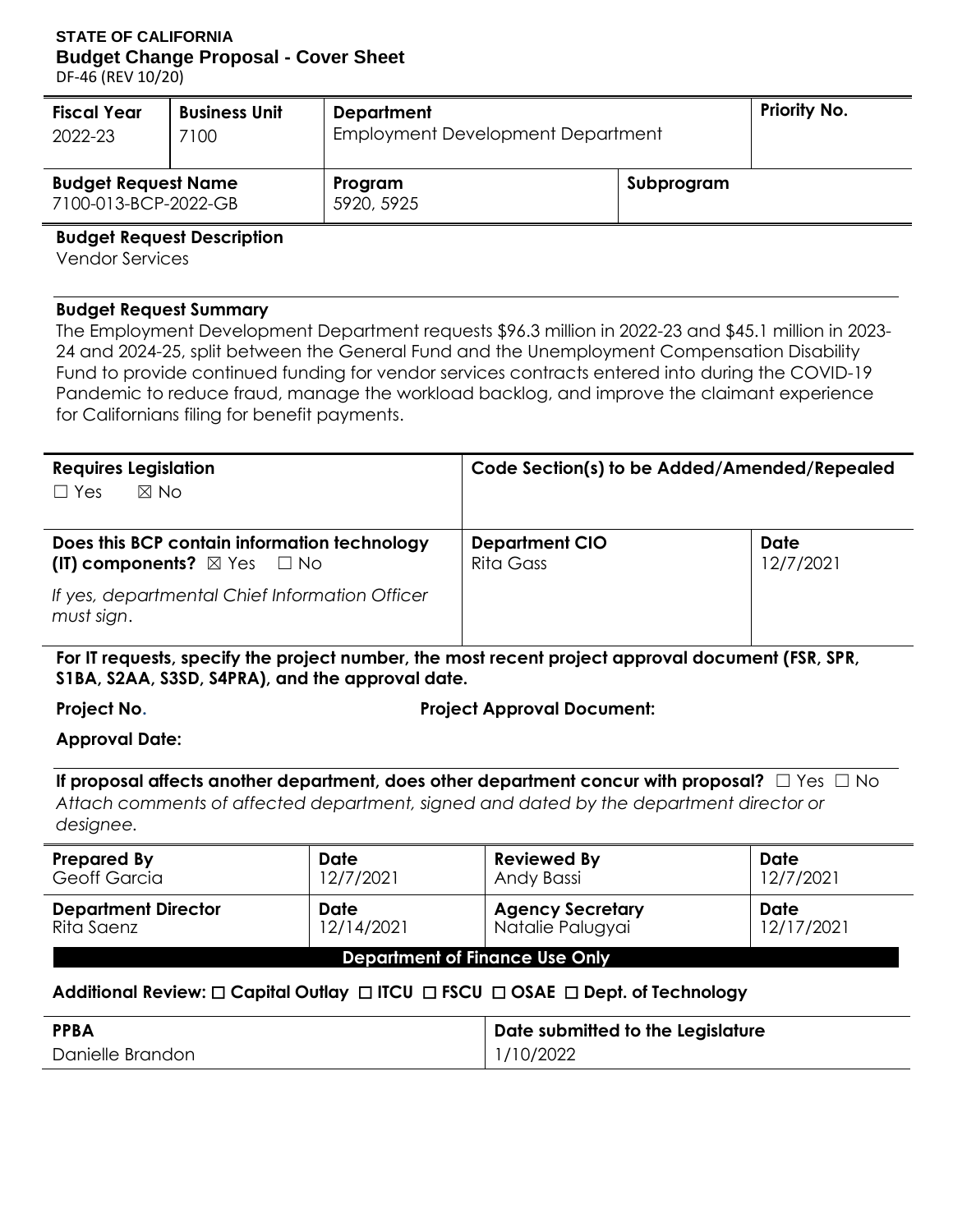### **A. Budget Request Summary**

 Compensation Disability Fund to provide continued funding for vendor services contracts entered into during the COVID-19 Pandemic to reduce fraud, manage the workload backlog, and improve the claimant experience for Californians filing for benefit payments. The Employment Development Department requests \$96.3 million in 2022-23 and \$45.1 million in 2023-24 and 2024-25, split between the General Fund and the Unemployment

#### **B. Background/History**

 programs, striving to provide benefits to eligible Californians in a timely manner while protecting the integrity of the programs. Due to the COVID-19 Pandemic, the EDD backlog of claims, and confirmed extensive fraud due to limitations and vulnerabilities of outdated information technology (IT) systems and overcomplicated business processes. As a result of the widely publicized issues, the Governor formed a Strike Team to assess the EDD's response. The Strike Team created a plan to improve the claim process and modernize the EDD's various IT systems. Based on the findings of the report, the EDD took immediate action to implement the recommendations by contracting with vendors to shore up the vulnerabilities within the IT systems with a focus on more efficient claim processing, fraud risk mitigation and detection and identity management. Funds will be leveraged to not only continue important important aspects of EDD's underlying IT systems in order to position the Department to effectively serve the public. These efforts include contracts that provide critical services for the The EDD administers both the Unemployment Insurance (UI) and Disability Insurance (DI) experienced an overwhelming surge in claims, resulting in a substantial increase in workload, a system improvements which began during the pandemic, but also start to modernize benefit payments process such as:

- Fraud Prevention and Detection
- Identity Management
- Security Services for IT Systems
- Support for Pandemic Programs
- Customer Experience
- Parallel Modernization for IT Systems
- License Maintenance for Legislative Tracking, Workshare, and AskEDD
- Document Upload Functionality
- Reporting Tool Software
- Testing Consultants
- Disaster Recovery Solution

 Financing of the UI program is a cycle which provides a significant influx of federal funds as workload increases, causing demands for services and staffing to expand rather rapidly when recessions hit, but funding then contracts fairly dramatically when the economy starts to improve. This financing model, coupled with years of underfunding at the federal level, does not allow much cushion for states to manage that transition, prepare for future recessions, or to adequately invest in the appropriate technology to modernize the system itself. The cost to run California's UI program typically exceeds the federal funding provided, making it difficult to both protect program integrity and adequately serve UI customers using federal funds alone.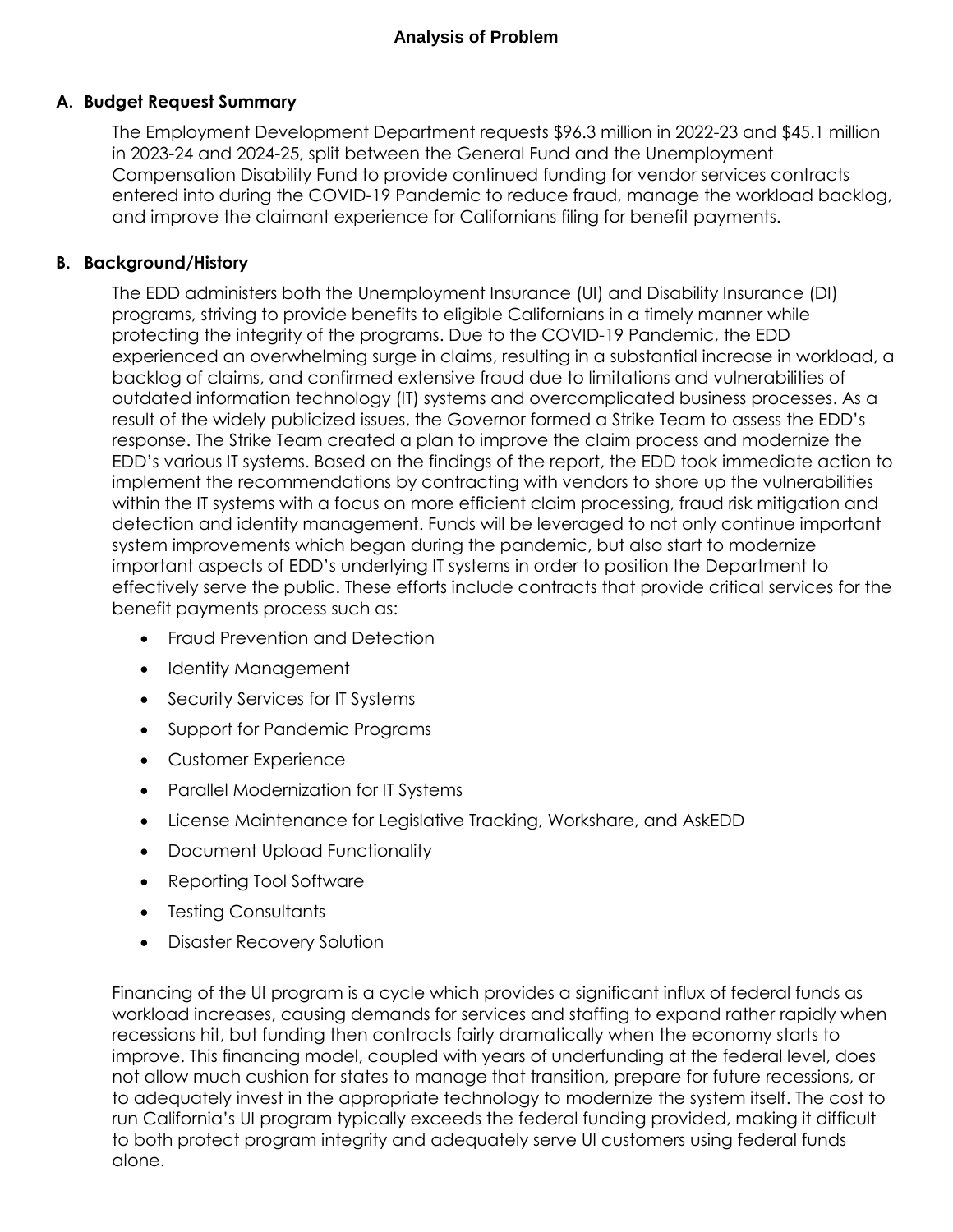Due to insufficient federal funding of the program, California and many other states have been forced to augment the federal UI program with state dollars. California's UI program requires an augmentation of more than \$100 million in state dollars annually in order to process claims timely and meet the demands of the program. Even with these state supplemental resources, the inability to effectively fund the program during years of low unemployment has contributed to slower modernization of California's UI systems, which has been further exacerbated during the COVID-19 pandemic.

 As federal UI funding starts to decrease due to workload, EDD will continue to experience higher costs to administer the UI program as a result of the many products and improvements which were put in place to combat fraud and improve the customer experience. Outside of specific and limited grant opportunities, which the EDD has and will continue to apply for, the federal administrative funding does not cover increased costs in these types of areas.

 EDD is implementing the fraud risk mitigation tools for the DI program as was done for the UI program in order to protect benefits for legitimate California workers in need. Financing for the DI program related enhancements that are also requested in this proposal requires a budget augmentation from the Unemployment Compensation Disability fund.

#### **C. State Level Consideration**

 challenges faced during the pandemic, which are ongoing. With the continued underfunding from the federal government, the Department has no option other than to seek alternate funding sources for these vendor services contracts that provide critical services to UI and DI The state's benefit programs have drawn significant attention due to the substantial service customers.

This proposal is in alignment with EDD's mission and vision statements.

 Mission: The EDD enhances California's economic growth and prosperity by collaboratively delivering valuable and innovative services to meet the evolving needs of employers, workers, and job seekers.

Vision: The EDD strengthens the economic vitality of Californians and their communities.

 Additionally, this proposal is consistent with EDD's strategic goals as described in EDD's Strategic Plan.

 EDD Strategic Goal: Responsible Service- Negotiate clear commitments with stakeholders and focus on priorities.

 EDD has implemented a number of new solutions to improve the benefit payments system for Californians seeking benefit payments and implemented new fraud prevention and detection measures.

 EDD Strategic Goal: Sustainable Business Operations- Align system operations, administration resources, and business processes with strategic priorities and budgetary parameters.

 pandemic. As a result, business processes needed to change immediately and EDD implemented new technology solutions in order to process the workload. These efforts were able to be funded based on the additional federal funding EDD received. As the federal funding starts to decrease these implemented technology solutions put in place to improve the benefit payments system can no longer be sustained within EDD's existing budget. The technology solutions for the DI program cannot be afforded within the existing program EDD experienced a substantial increase in workload for benefit payments during the budget without an augmentation.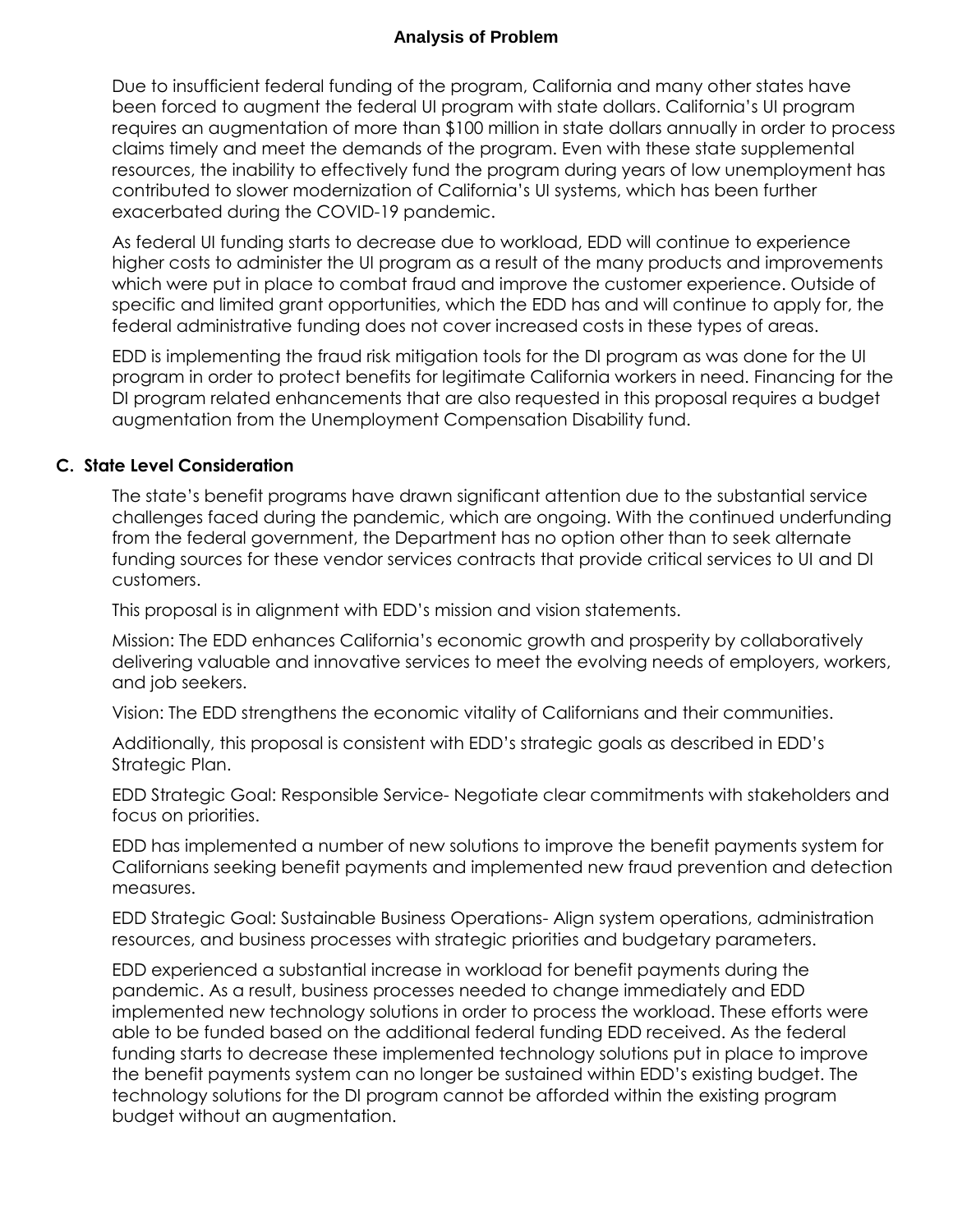EDD Strategic Goal: Technological Innovation- Invest in the future by supporting appropriate technology solutions.

 During the pandemic EDD implemented many technological solutions that were raised by the Strike Team, the California State Auditor, and the Legislature. EDD contracted with vendors to receive the benefits that they are entitled to. implement solutions designed to improve the customer experience for Californians seeking its services. Many of the solutions in place assist with combating fraud so only eligible Californians

#### **D. Justification**

 The EDD is committed to reducing and preventing fraud within the UI and DI programs and of the enhanced federal UI programs have ended in early September 2021, there are many complex post-project activities that still need to take place, which require vendor assistance involving changes to the benefit payment systems. The same processes being implemented to system. Many of these products were implemented to address fraud and security so these products are now an annual cost for the Department for processing benefit payments. improving the UI and DI benefit claim processing experience for its customers. Although some combat fraud in the UI program will also be implemented within the DI program benefit

 In order to do these tasks successfully, funding for the vendor services contracts is needed to support EDD's IT systems that process UI and DI benefit claims. EDD began entering into contracts during the last quarter of 2019-20. Contracts continued into 2020-21 and 2021-22 and system. These contracts were paid for with the additional UI Administration federal funding that EDD received as a result of the pandemic and the highest UI rate ever experienced in California. Starting in 2022-23, EDD's UI Administration federal funding will decrease to levels that were in place pre-pandemic. This will not allow EDD to pay for the new products and services that have been implemented for processing benefit payments. All of these products and services were implemented to improve the customer experience and are now integral to how EDD processes benefit payments. Suspending these products and services will mean going back to how EDD processed benefit payments prior to the pandemic without the added functionality that is assisting with fraud prevention and detection and overall improved additional contracts were executed to combat fraud and improve the UI benefit payments service delivery for Californians seeking benefit payments.

 In addition, many of these products and services were procured to address recommendations provide mission critical services such as fraud prevention and detection, identity management, security services, support for pandemic programs, customer experience, document upload functionality, reporting tool software, testing consultants, and a disaster recovery solution. These contracts include: by the EDD Strike Team, the California State Auditor, and the Legislature. These contracts parallel modernization, license maintenance for legislative tracking, workshare, AskEDD,

- benefit claim information to determine the fraud risk level of each claim. The vendor helps government agencies prevent, detect, and investigate fraud through identity verification, risk assessment, and locate tools. Without this contract EDD cannot determine the scope of fraudulent claims including claims by out of state and county incarcerated individuals, reclaim overpayments and/or stop payments, and it would hamper EDD's ability in criminal investigations. The cost for the vendor to program and \$1.3 million annually for the DI program. **Automated Batch Review –** Vendor provides automated batch review of UI and DI provide automated batch reviews is approximately \$1.7 million annually for the UI
- **Identity Risk Analytics –** Vendor provides identity risk analytics software to enhance the current UI claimant fraud detection and prevention process. The software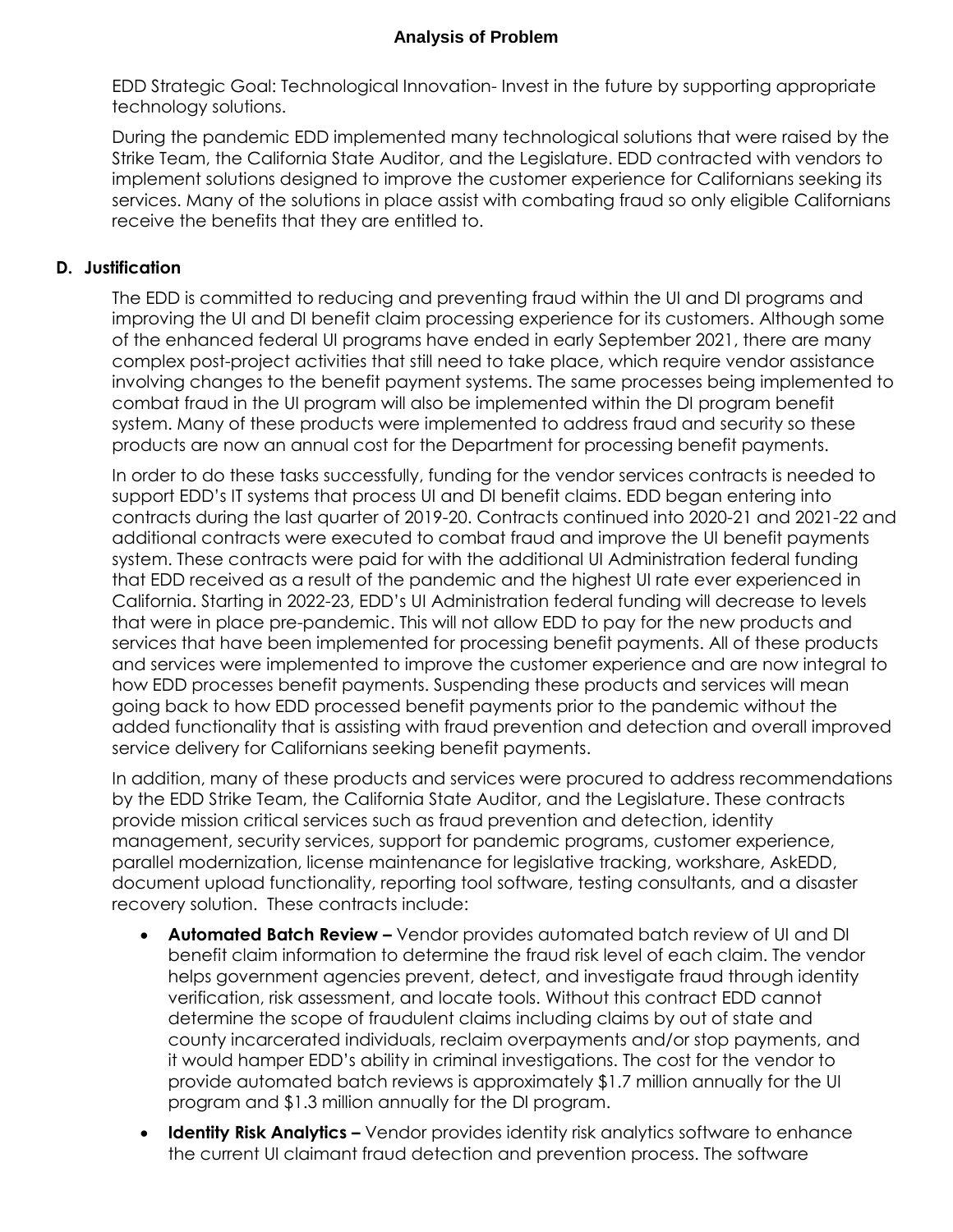enables nightly data exchanges thus allowing a visual, interactive data dashboard in order for new UI claims and claim status changes to be evaluated in a timely manner. Without the use of this software EDD would be relying on a manual, weekly Department of Labor's (DOL) measure of 14 days. EDD will not be able to detect and prevent fraud on UI claims in a timely manner. Fraud tools for reporting and dashboards will be not available to EDD. The cost for the vendor to provide this batch process which impacts the timeliness of issuing UI first payment within the software is approximately \$2.0 million annually.

- **Identity Verification –** Vendor provides an identity verification/proofing solution to support the UI and DI benefit claims process. Prior to implementing the vendor's identity verification solution the existing process EDD used caused delays in payments issued. The new solution has improved the customer experience, provides better support for customers, and provides higher confidence in the identity of users filing benefit claims online than the previous process. Without this contract, fraud will increase and the workload of staff processing claims will increase as EDD will have to revert to the previous process of identity verification. Additionally, DOL recommends States use an identity proofing tolls to combat UI fraud. The cost for the application processing and identity information attacks leading to fraudulent vendor to provide this software is approximately \$15.2 million annually for the UI program and \$5.6 million annually for the DI program.
- The IdM system is used in UI Online to manage claimants' user ID and password. Without the IdM System, claimants will not be able to use UI Online, thus, they will not have the ability to file or certify claims. The new software and implementation services solution will establish a new environment for authenticating identities when accessing EDD's online benefit services. The new IdM solution to be implemented in 2021-22 requires vendor support and maintenance on an ongoing basis. If the IdM system goes down the benefit payments system cannot be accessed by Californians filing claims. The cost for the vendor to provide the new IdM solution is **Identify Management Replacement –** The current Identity Management (IdM) infrastructure requires extended support and will be end of life by December 2021. approximately \$2.2 million annually.
- **Website Managed Security Services –** Vendor is providing managed security services for EDD's website and protects EDD's public facing services including Benefit Programs Online. This service includes Site Defender and BotManager to detect and prevent unauthorized access to EDD's website. Not having this service opens up risk for EDD's website and does not provide protection for EDD's public facing applications such as BPO, UI Online and SDI Online to be accessed by unauthorized users which poses a security risk and potential for data loss. The cost for the vendor to provide these services is approximately \$1.3 million annually.
- **Mainframe Security Support –** Vendor is supplementing the current EDD IT staff supporting the Remote Access Control Facility (RACF) and the Global Security support within EDD's mainframe environment. Due to COVID-19, the RACF and Global Security onboarding access, access changes, and unlock/resets requests contract causes delays in benefit payments processing and impacts resolving technical issues in a timely manner. The cost for the vendor to provide these services have increased dramatically and require immediate processing to ensure critical processes are not interrupted and payments are paid timely. Not having this is approximately \$0.7 million for 2022-23.
- Solutions services for the various COVID-19 federal stimulus projects. The vendor **Project Management –** Vendor provides Project Management (PM) and Business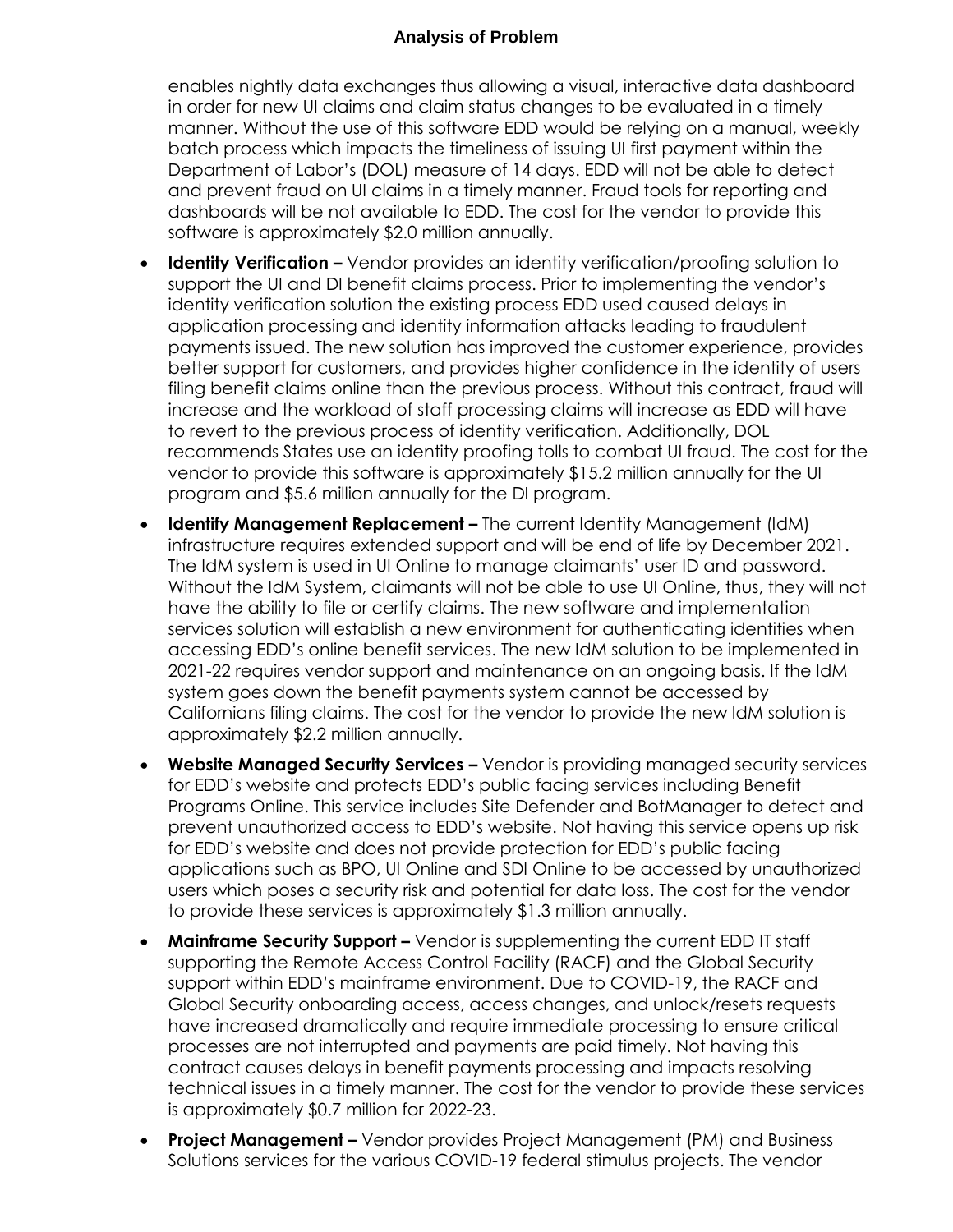augments the EDD IT team by managing all aspects of the stimulus projects, acts as an advisor to EDD's management team in matters related to the projects, and leads project teams comprised of technical and business subject matter experts. The PM EDD's project team, management, vendor, program, and technical staff to ensure that overall project objectives are met. The Business Solutions Analyst services are required to perform business systems analysis and for work that involves applying analytical processes to the planning, design, and implementation of new and improved business information systems and processes that meet EDD's business requirements. Not having this contract delivering PM services means critical IT projects such as overpayments, California State Auditor and Strike Team recommendations, and initiatives such as multi-language and military claims will take longer to implement with a risk of defects and re-work. There will be no PM to manage the sunset of various federal UI programs as well as changes to the DI programs such as Paid Family Leave (PFL), State Disability Insurance (SDI) and Non- Industrial Disability Insurance (NDI). The cost for the vendor to provide these services services are required to develop and maintain an effective collaboration between is approximately \$4.0 million for UI in 2022-23 and \$0.3 million for DI in 2022-23.

- **Mainframe Developers –** Vendor provides programming services for implementing changes for the various COVID-19 federal stimulus projects. The vendor augments the EDD's IT team with application analysis, design, development, testing, and documentation tasks. The vendor resources provide knowledge, skills, and abilities for online and batch mainframe support methodologies all in support of UI benefit claims processing. Without this contract it will take longer to implement UI program changes needed to sunset various federal stimulus projects. Programming changes for multi-language and military claims will take longer to implement. Any future enhancements to the UI mainframe as required by DOL and requested by external stakeholders will take longer to implement. The cost for the vendor to provide these services is approximately \$2.0 million for 2022-23. changes and enhancements such as overpayments and to complete programming
- and updates to the UI Online, SDI Online Single Client Database and other stimulus projects require extensive changes to EDD's IT systems. The vendor developed EDD's UI Online system and has the specialized skills required to assist EDD in making the system changes. System changes will also be made to the SDI online system. Without this contract EDD will not be able to implement changes to both online benefit systems including other IT systems to reflect the changes resulting from the federal stimulus projects. The cost for the vendor to provide these services is **UI Online and SDI Online Programmers –** Vendor provides programming changes supporting systems for benefit claims processing. The various COVID-19 federal approximately \$13.6 million for UI in 2022-23 and \$0.4 million for DI in 2022-23.
- deliver value and promote extensibility. Vendor uses tools to help customers understand which UI program they are eligible for and how to access benefits using the vendor's screener tool. Without this contract, EDD can only implement Phase 1 of the Strike Team recommendation which is Status of Determination. There will be no enhancements after the Phase 1 release without the funding. The cost for the vendor to provide these services is approximately \$2.0 million for 2022-23. **Customer Experience/Usability –** Vendor provides best practices in iterative development and human centered design for building benefit services that rapidly
- knowledge and best practices to assist EDD with implementing robust solutions as it applies to telecommunications systems which have experienced very high call **• Customer Experience Initiatives/Transformations -** Vendor provides expert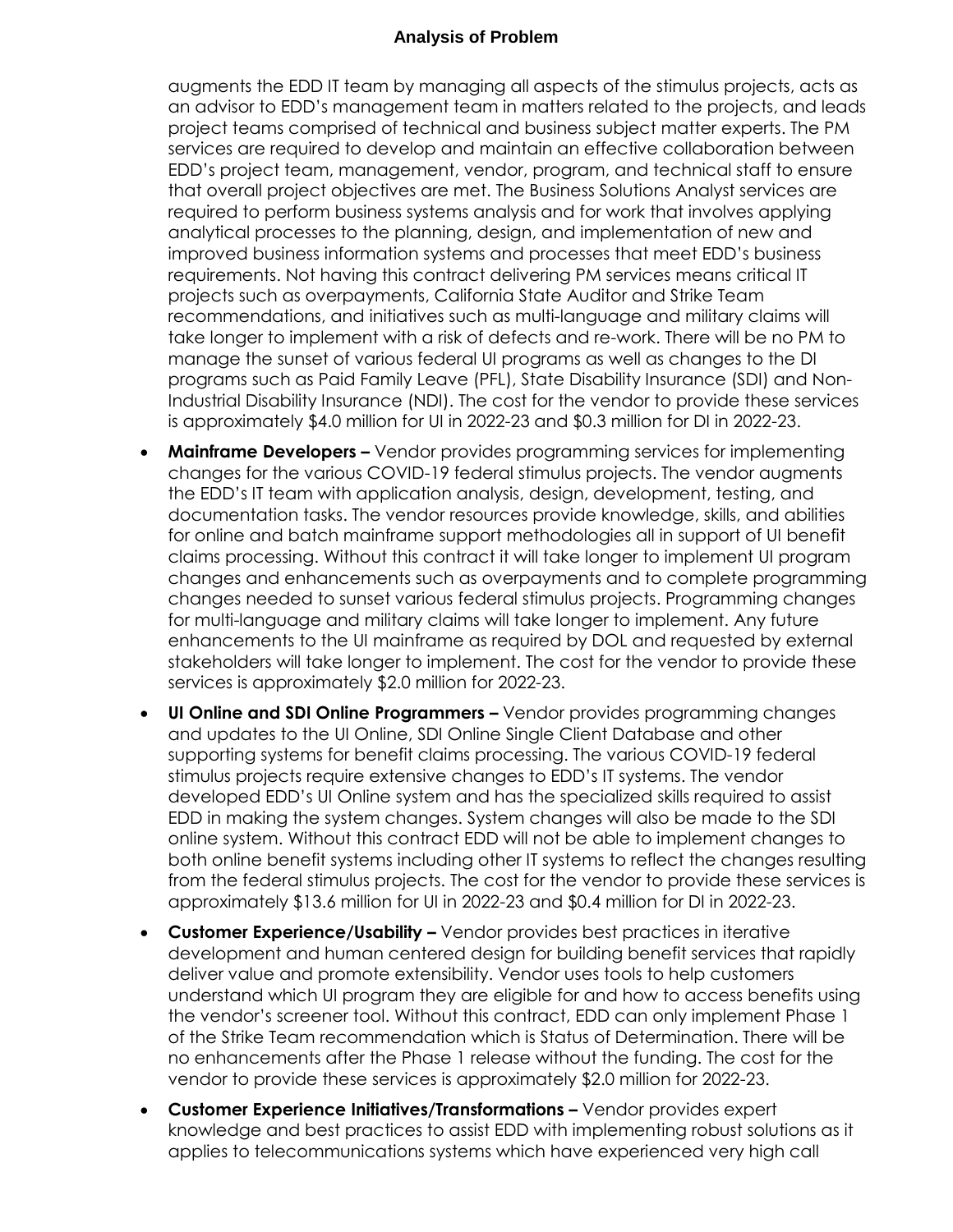volumes as a result of the pandemic. Vendor is providing strategic consulting and resources on all aspects of EDD's telecommunications systems including knowledge management and flow resources and training and quality assurance. Without this customer experience in both the UI and DI programs for telecommunications will not be completed and it will take longer for customers to obtain EDD's services. The cost for the vendor to provide these services is approximately \$0.3 million for 2022-23. contract, the initiatives and transformations that are underway to improve the

- services to allow for inbound and outbound text messaging that allows for timely delivery of claim information. Chatbot service allows another communication channel to improve service efficiency and provide automated customer service. Without this contract, service offerings designed to assist more customers will not be provided which will further strain resources as customers will have to resort to the telephone as a primary service. The cost for the vendor to provide these services is **Telecommunications Messaging Services –** Vendor provides telecommunications approximately \$1.5 million annually.
- subscription for an Application Programming Interface (API) that allows EDD to respond more rapidly to evolving trends with lower risk and with higher performance solution options for a complex and demanding workload. The vendor's API software solution has allowed EDD to deploy new architectural tools and technical environments, implement new governance, procedures, process rigor, and Some mission critical UI applications using API include workshare, claim tracker, and the interactive voice response system. Without this contract, EDD's enterprise applications will not be usable. The cost for the vendor to provide this software subscription is approximately \$5.0 million annually. **Application Programming Interface –** Vendor is providing software as a service established a new middleware team structure including seasoned professionals.
- **Business Solutions –** Vendor provides licenses and implementation services including In addition to the regular UI program, multiple federal and state programs related to UI have been implemented which include Multiple Claim Per Address (MCPA), Workshare. All of these UI programs allow additional claimants to be eligible for (KMS), Legislative Service Request Tracker (LSRT), and AskEDD which are designed to provide timely claims status information to legislative staff and provide claimants self-service options. All of these programs and modules require additional software licenses and implementation costs. The same methodology will be applied to the DI program modules and related enhancements. Without this contract EDD will not be able to enhance and support applications such as MCPA, MEUC, Military Programs, Workshare, KMS, LSRT, AskEDD, PFL, SDI, and NDI. Benefit case workers will not be able to adjudicate the cases for these applications without the licenses. EDD will be unable to make multi-language changes in these applications within the existing environment. The cost for the vendor to provide this software and implementation services is approximately \$26.2 million in 2022-23 and \$6.2 million in the out years for UI. The cost for the DI program software and implementation services is enterprise architect services in support of UI and DI benefits eligibility and payment. Mixed Earner Unemployment Compensation (MEUC) and Military Programs and benefits. Other modules implemented include Knowledge Management System approximately \$1.5 million.
- **Document Upload –** Vendor provides document upload functionality that allows UI claimants to upload requested identity or wage verification documents using the existing UI Online and UI Mobile website. Since a majority of UI customers use UI Online to file claims the document upload functionality speeds up the process of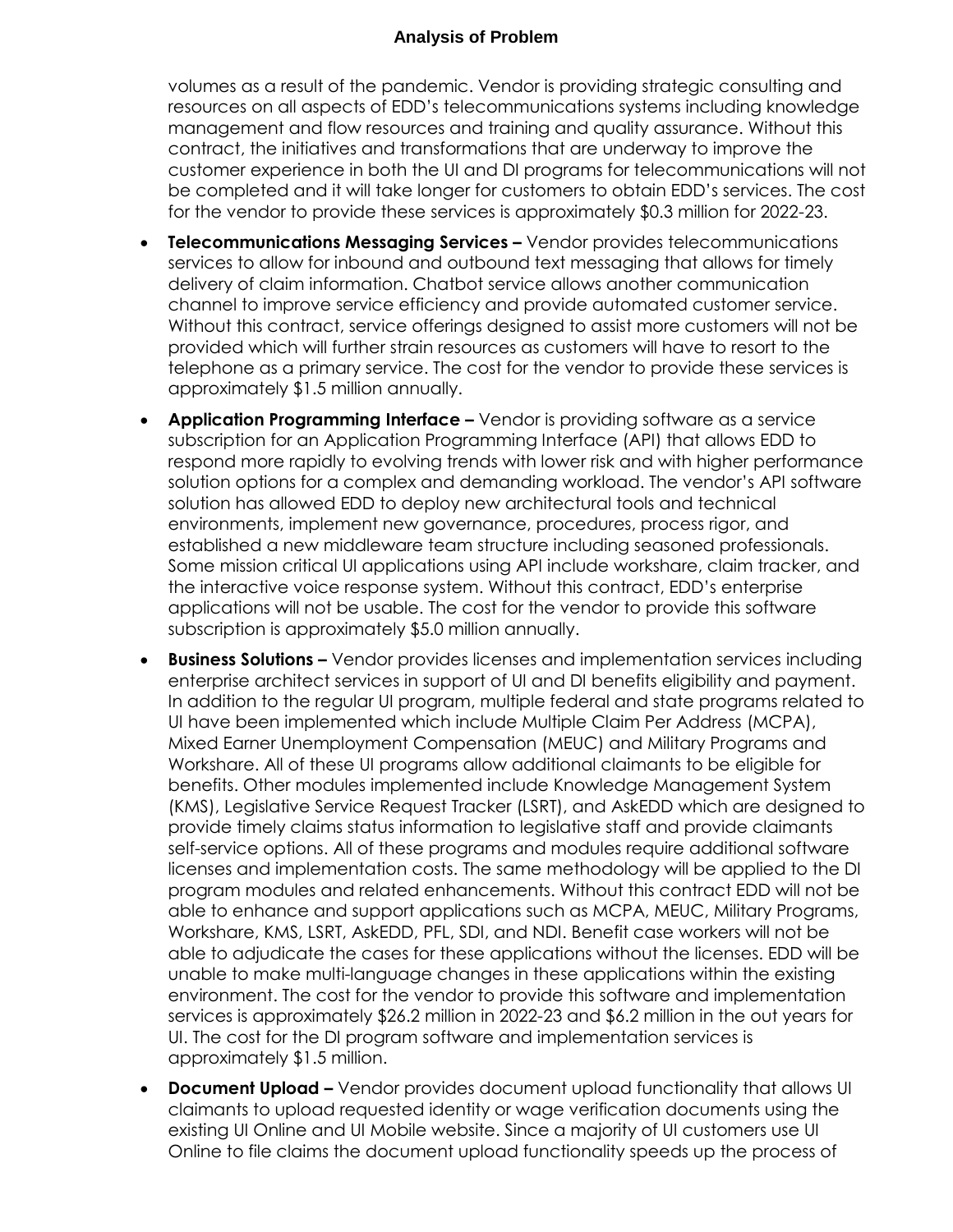receiving documents in order for EDD to have the information required to process the claim. Without this contract UI claims will take longer to process and cause the backlog to increase further. EDD will not be able to provide verification services for new UI claimant eligibility programs. The cost for the vendor to provide these services is approximately \$1.7 million annually.

- EDD in providing IT consulting for reporting and analysis needs as it applies to Business Intelligence, data management, and analytics. The vendor is conducting an analysis of the current BICC data warehouse environment and will provide foundational recommendations to enable the EDD to move towards development Without this contract, EDD will not be able to provide ad hoc reporting and data analysis requests to the Governor's Office, EDD leadership, Labor and Workforce a timely manner. Reporting and analytics on California prison inmate and State Hospital patient data will not be improved for cross matching data for claims. EDD would not receive fraud modeling recommendations and will be unable to receive vendor to provide these services is approximately \$1.5 million for 2022-23. **Business Intelligence Competency Center (BICC) Consulting - Vendor is assisting the** and implementation of an advanced fraud modeling and reporting environment. Development Agency, California Department of Technology and the Legislature in recommendations for improving the current BICC environment. The cost for the
- additional testing resources are required to support all of the COVID-19 program changes occurring to benefit payment systems. These testing resources will assist in functional, performance and automation test activities. Without this contract, EDD will not be able to test the UI related application changes in a timely manner in order to release to production causing claims processing to be delayed. Some of the minor defects that were included in production releases were due to the lack of testing and the need to implement faster. The cost for the vendor to provide these services is approximately \$2.1 million for 2022-23. **Testing Consultants –** Vendor will supplement the current EDD IT testing team as
- **Disaster Recovery/Backup Solution -** Vendor will provide a disaster recovery solution for the UI Online/ California Unemployment Benefit Services system. Currently, there is no disaster recovery solution for this public facing system. Without this contract, EDD cannot develop a backup and disaster recovery solution for the UI Online system which is a public facing application. In the event of a disaster that impacts the current UI Online environment the processing of benefit payments would be impacted. Multiple hardware components and software are at end of life and need replacement. If these components fails, EDD will not be able to restore critical business application data. Current backup legacy technology is still using tapes for backup where most of the industry has moved to backing up to disk, reducing risk of loss of critical business, improving speed of data restores and providing stronger data security. Using legacy backup technology can sometimes take more than 24 hours to do a restore. The cost for the vendor to provide these services is estimated at \$3.0 million for 2022-23 and when a solution is implemented there will be ongoing costs which are to be determined.
- **Fraud Services –** Vendor will provide advisory services, including fraud analysis, fraud resolving California State Auditor recommendations on behalf of the EDD. The contractor will work with the EDD to assess EDD's fraud detection and prevention capabilities. The contractor resources will work collaboratively and directly with the executive team, policy staff, project and program managers, and technical staff. data analytics, and review of policies, cybersecurity assessment and assistance in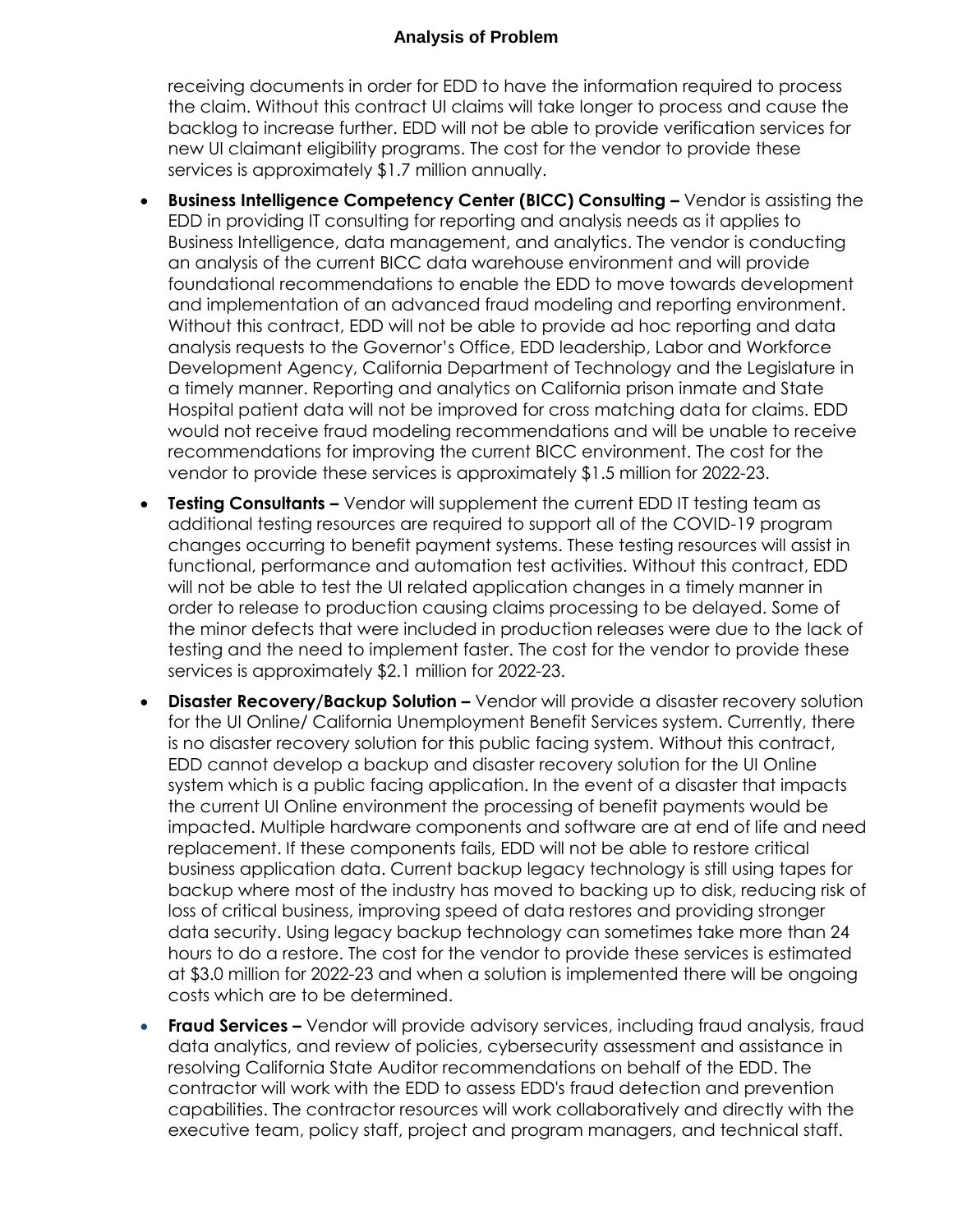The cost for the vendor to provide these services is approximately \$1.2 million for 2022-23 for the DI program.

## **E. Outcomes and Accountability**

 This proposal will enable the EDD to continue its efforts to reduce fraud, improve the claimant addressing benefit payments workload. The Department will be committed to tracking these efforts and reporting progress updates to the Legislature as necessary. experience and achieve effective UI and DI delivery systems for the people of California by

#### **F. Analysis of All Feasible Alternatives**

 \$10.3 million in Unemployment Compensation Disability Fund in 2022-23, as well as \$36.8 million in General Fund and \$8.3 million in Unemployment Compensation Disability Fund in 2023-24 the COVID-19 Pandemic to reduce fraud, manage the workload backlog, and improve the claimant experience for Californians filing for benefit payments. **Alternative 1:** Approve a budget augmentation of \$86.0 million in General Fund and and 2024-25 to provide continued funding for vendor services contracts entered into during

#### **Pros:**

- Provides EDD the requested resources required to continue its efforts to support mission critical programs that reduce fraud, improve the claimant experience, and achieve an effective UI delivery system for the people of California by addressing benefit payments workload.
- Continues to provide funding for service improvements implemented for benefit payments workload.
- Improves IT systems that process benefit payments workload.

#### **Cons:**

• Increase to General Fund and the Unemployment Compensation Disability Fund expenditures.

**Alternative 2:** Redirect existing Department UI, DI and PFL funding to support this effort.

#### **Pros:**

• No budget augmentation required.

#### **Cons:**

- Existing funding is dedicated to staffing to support UI, DI, and PFL service levels and address workload. Reducing staff at this time will further exacerbate service levels and will result in an increase in the backlog of benefit claims.
- Not a viable option as overall Department UI funding is decreasing from pandemic levels and existing DI and PFL funding is not sufficient to support these products and services.

 **Alternative 3:** Do not approve this request for funding for vendor services in support of benefit payments.

**Pros:** 

No budget augmentation required.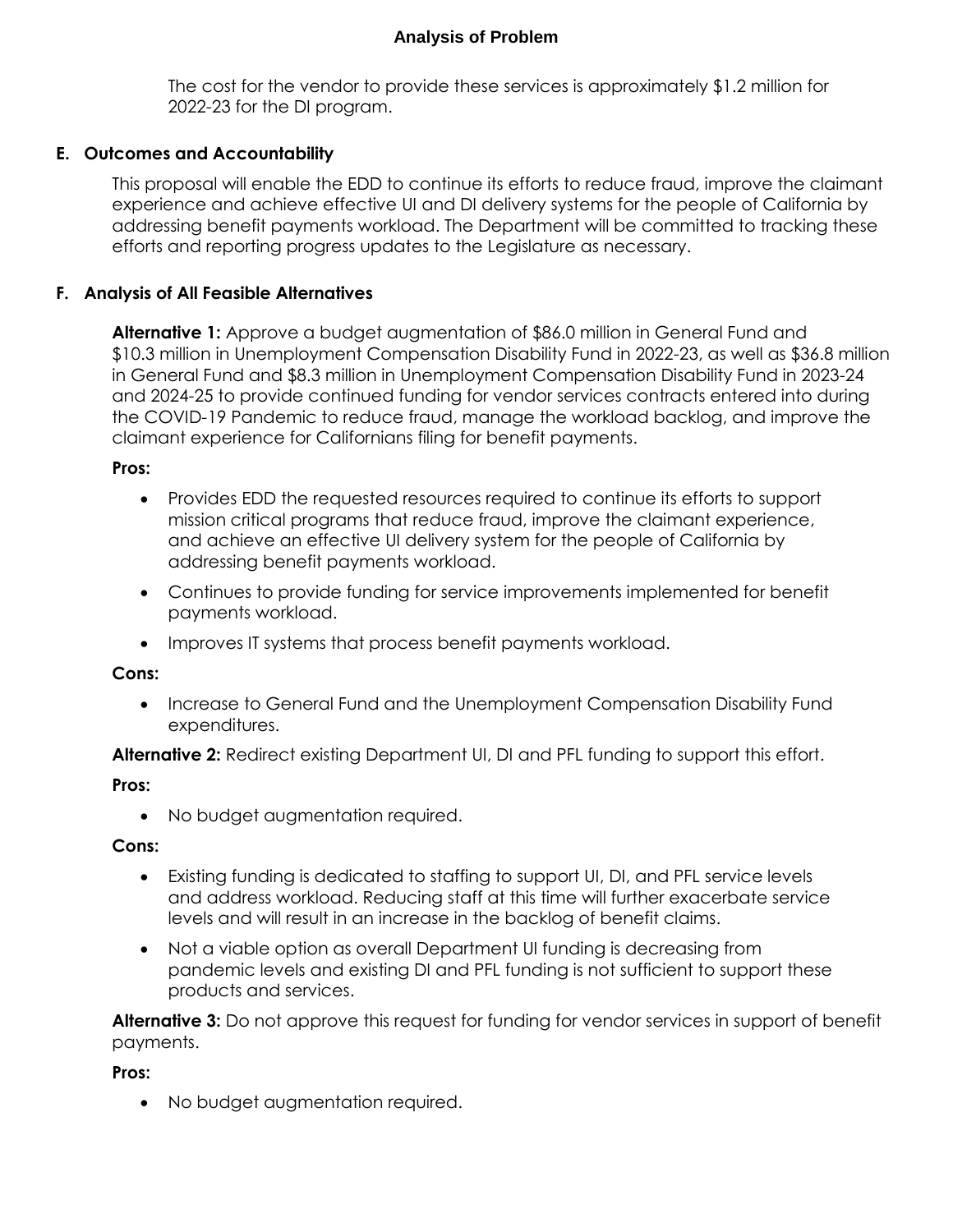#### **Cons:**

- Increases fraud potential as new processes implemented to reduce fraud cannot be sustained and EDD must revert back to the Pre-Pandemic identify verification process.
- EDD cannot pay for the software and service improvements that have been implemented to improve the benefit payment process and customer experience.
- Increases backlog of benefit claims.
- Increases complaints from claimants, Legislature, and the public.

#### **G. Implementation Plan**

 and services that are requested in this proposal and it is expected that agreements will be in these products and services will allow EDD to continue supporting benefit payments without a Contractual agreements are in place and have been since 2020-21 for many of the products place for most of the remaining products and services during 2021-22. Continued funding for break in service.

#### **H. Supplemental Information**

See attachment.

#### **I. Recommendation**

 The EDD recommends approval of Alternative 1 to provide funding for the vendor services contracts in support of benefit payments in order to reduce fraud and improve the experience for EDD's customers.